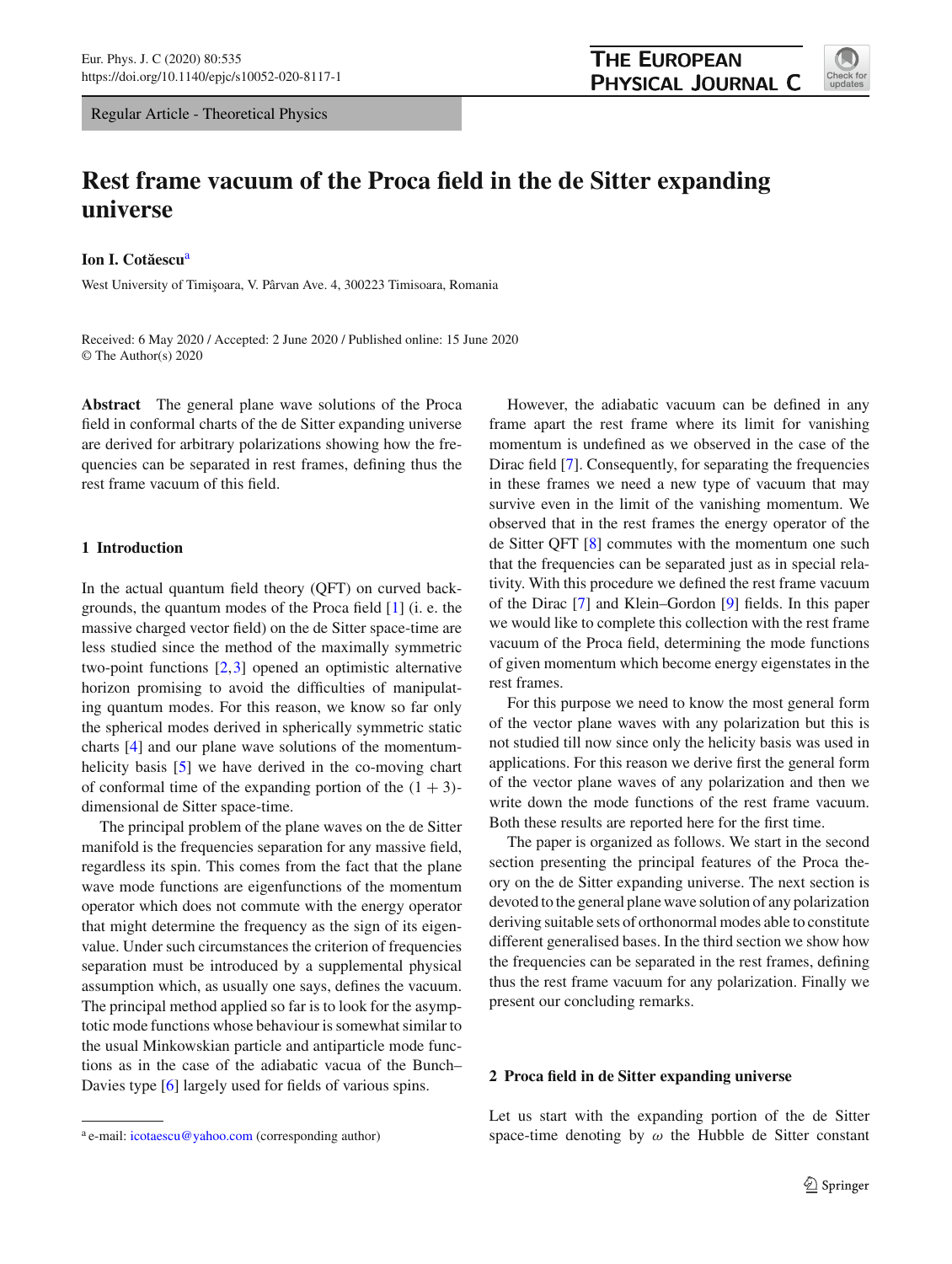since in our notation  $H$  is reserved for the energy operator. We use the standard notations with natural indices,  $\alpha, \beta, \ldots, \mu, \nu, \ldots = 0, 1, 2, 3$  as well as the usual vector notation for the space vectors. Here we consider only the conformal chart  $\{x^{\mu}\}=\{t_c, \mathbf{x}\}\$  with the conformal time  $t_c$ and Cartesian space coordinates  $\mathbf{x} = (x^1, x^2, x^3)$  having the line element [\[10\]](#page-6-9)

$$
ds^{2} = g_{\mu\nu}dx^{\mu}dx^{\nu} = \frac{1}{(\omega t)^{2}} \eta_{\mu\nu}dx^{\mu}dx^{\nu}
$$

$$
= \frac{1}{(\omega t)^{2}} \left( dt_{c}^{2} - d\mathbf{x} \cdot d\mathbf{x} \right), \qquad (1)
$$

where  $\eta = \text{diag}(1, -1, -1, -1)$  is the the Minkowski metric which will be useful in further calculations. On the de Sitter expanding portion, the conformal time is negative,  $t_c \in (-\infty, 0]$ , being related to the proper (or cosmic) time  $t \in (-\infty, \infty)$  as  $t = -\frac{1}{\omega} \ln(-\omega t_c)$ .

The de Sitter manifold is a spatially flat space-time of maximal symmetry  $[11]$  having the  $SO(1, 4)$  isometry group whose generators are associated to ten independent Killing vector fields. These give rise to the basis-generators of the vector representation of the *SO*(1, 4) group carried by the space of the vector fields *A* [\[5](#page-6-4)]. In what follows we need to use only the energy operator *H* and the momentum components, *Pi* , acting as

<span id="page-1-5"></span>
$$
(H A)_{\mu} = -i\omega (t_c \partial_{t_c} + x^i \partial_i + 1) A_{\mu}, \qquad (2)
$$

$$
(P^i A)_{\mu} = -i \partial_i A_{\mu}.
$$
\n(3)

These operators satisfy the commutation rule  $[5,8]$  $[5,8]$  $[5,8]$ ,

<span id="page-1-2"></span>
$$
\[H, P^i\] = i\omega P^i, \quad i = 1, 2, 3,\tag{4}
$$

but commute with the operator of the field equation. Note that the energy operator is a Killing vector field which is not time-like on the whole de Sitter manifold but, fortunately, it has this property just inside the null cone where one performs physical measurements [\[8](#page-6-7)].

In the chart  $\{t_c, \mathbf{x}\}\$  the equations of the Proca free field of mass *m*, minimally coupled to the de Sitter gravity, read [\[5](#page-6-4)],

<span id="page-1-3"></span>
$$
\partial_{t_c}(\partial_i A_i) - \Delta A_0 + \frac{\mu^2}{t_c^2} A_0 = 0,\tag{5}
$$

$$
\partial_{t_c}^2 A_k - \Delta A_k - \partial_k(\partial_{t_c} A_0) + \partial_k(\partial_i A_i) + \frac{\mu^2}{t_c^2} A_k = 0, \quad (6)
$$

where  $\mu = \frac{m}{\omega}$ . Hereby it results that the Lorentz condition,

<span id="page-1-4"></span>
$$
\partial_i A_i = \partial_{t_c} A_0 - \frac{2}{t_c} A_0,\tag{7}
$$

is mandatory assuring the uniqueness of the spin  $s = 1$ . The solutions of these equations must be normalized (in usual or generalized sense) with respect to the relativistic scalar product that in the conformal chart takes the simpler form [\[5](#page-6-4)],

<span id="page-1-0"></span>
$$
\langle A|A'\rangle = -i\eta^{\mu\nu} \int d^3x A^*_{\mu}(t, \mathbf{x}) \stackrel{\leftrightarrow}{\partial_{t_c}} A'_{\nu}(t, \mathbf{x}), \tag{8}
$$

laying out the following Hermitian properties,

<span id="page-1-1"></span>
$$
\langle A | A' \rangle = \langle A' | A \rangle^* = -\langle A^* | A'^* \rangle = -\langle A'^* | A^* \rangle^*,\tag{9}
$$

resulted from the definition [\(8\)](#page-1-0).

The 'squared norms'  $\langle A|A \rangle$  of the square integrable solutions  $A \in \mathcal{H} \subset \mathcal{A}$  can take any real value splitting the whole space of solutions,  $\mathscr A$ , as

$$
A \in \begin{cases} \mathcal{H}_+ \subset \mathcal{A}_+ & \text{if } \langle A | A \rangle > 0, \\ \mathcal{H}_0 \subset \mathcal{A}_0 & \text{if } \langle A | A \rangle = 0, \\ \mathcal{H}_- \subset \mathcal{A}_- & \text{if } \langle A | A \rangle < 0. \end{cases}
$$
(10)

From the physical point of view the mode functions of  $\mathscr{A}_+$ are of positive/negative frequencies while those of *A*<sup>0</sup> do not have a physical meaning. Given  $A \in \mathcal{A}_+$  then  $A^* \in \mathcal{A}_$ satisfies  $\langle A^* | A^* \rangle = -\langle A | A \rangle$  and  $\langle A^* | A \rangle = 0$  which means that *A* and *A*∗ are orthogonal each other. Consequently, a linear combination of normalized solutions,  $\hat{A} = c_1 A + c_2 A^*$ , may have any 'squared norm' since  $\langle \hat{A} | \hat{A} \rangle = |c_1|^2 - |c_2|^2$ . In particular, whether  $A^* = A$  then  $A \in \mathcal{A}_0$  since then  $\langle A | A \rangle = 0$  as it results from Eq. [\(9\)](#page-1-1). Concluding we can say that in fact  $\mathcal{H}$  is a Krein [\[12](#page-6-11)] space while  $\mathcal{A}_{\pm}$  are the spaces of tempered distributions of the rigged Hilbert spaces (or Gel'fand triplets) [\[13](#page-6-12)[,14](#page-6-13)] associated to the Hilbert spaces  $\mathcal{H}_{\pm}$  equipped with the scalar products  $\pm$   $\langle \cdot | \cdot \rangle$ .

For deriving concrete solutions of the Proca equations we need a complete system of commuting operators which might determine the solutions as common eigenfunctions whose eigenvalues should play the role of integration constants. Unfortunately, the Cartan algebra of the *SO*(1, 4) group is too poor for offering us complete systems of commuting operators [\[8](#page-6-7)]. In the case of the plane wave solutions we have to use the incomplete system  $\{P^1, P^2, P^3\}$  since the energy operator commutes with this system only in rest frames as it results from Eq. [\(4\)](#page-1-2).

## **3 General plane wave solutions**

The solutions of the Proca equations can be expanded as,

$$
A_{\mu}(t_c, \mathbf{x}) = A_{\mu}^{(+)}(t_c, \mathbf{x}) + A_{\mu}^{(-)}(t_c, \mathbf{x})
$$
  
= 
$$
\int d^3 p \sum_{\lambda} \left[ A_{(\mathbf{p}, \mathbf{e}_{\lambda}) \mu}(t_c, \mathbf{x}) a(\mathbf{p}, \lambda) + A_{(\mathbf{p}, \mathbf{e}_{\lambda}) \mu}^*(t_c, \mathbf{x}) b^*(\mathbf{p}, \lambda) \right],
$$
 (11)

in terms of wave functions in momentum representation,  $a(\mathbf{p}, \lambda)$  and  $b(\mathbf{p}, \lambda)$ , and the fundamental solutions of positive frequency  $a(\mathbf{p}, \lambda) \mu(t_c, \mathbf{x})$  assumed to be eigenfunctions of the momentum operators,  $P^i A_{(p,e_\lambda)\mu} = p^i A_{(p,e_\lambda)\mu}$ . In addition, these depend on an arbitrary polarization given by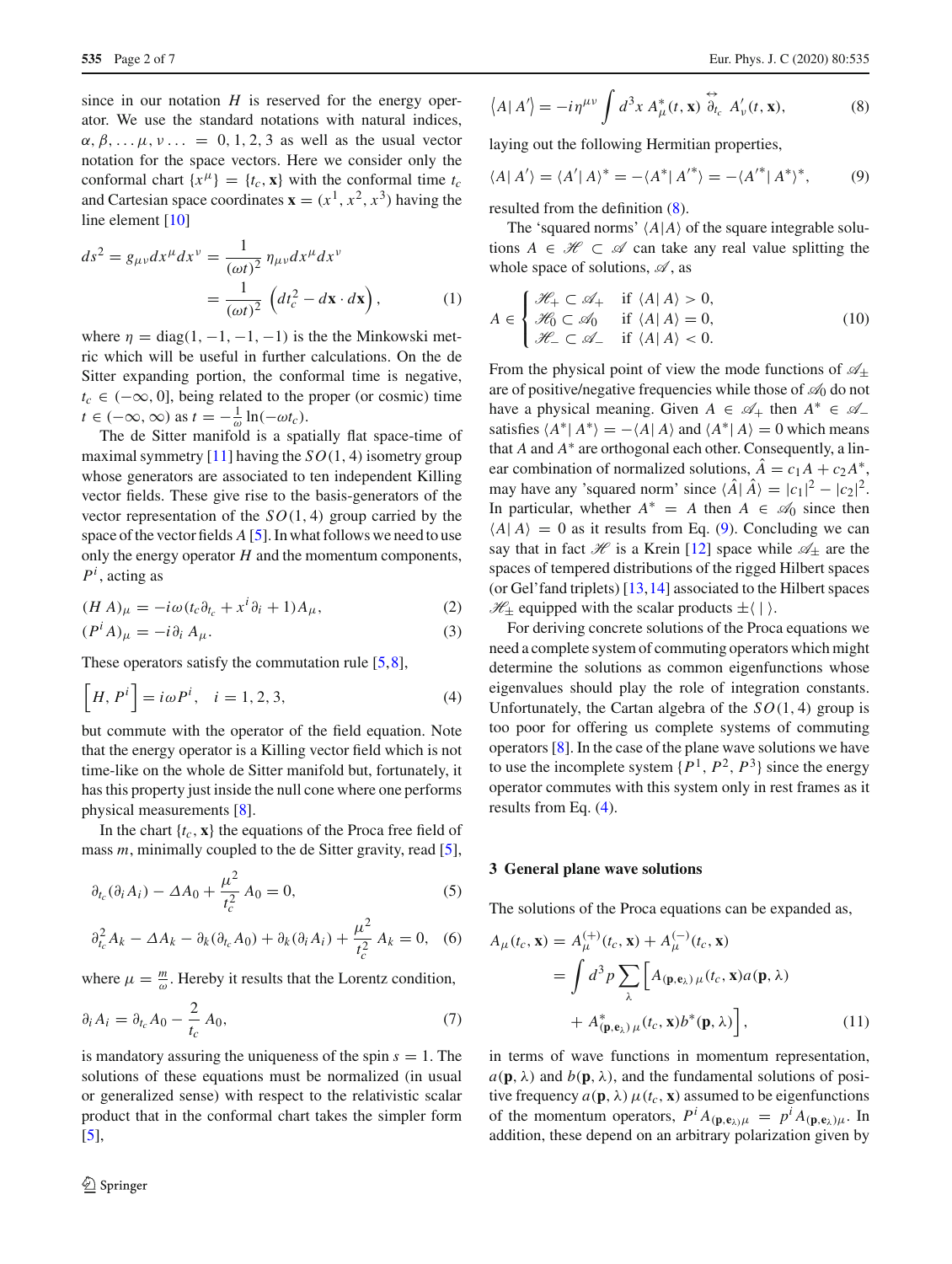the polarization unit vectors  $\mathbf{e}_{\lambda}$  which may be specified at any time according to our needs. These solutions must satisfy the generalized orthonormalization relations

<span id="page-2-0"></span>
$$
\langle A(\mathbf{p}, \mathbf{e}_{\lambda}) | A(\mathbf{p}', \mathbf{e}_{\lambda'}) \rangle = \delta_{\lambda \lambda'} \delta^3(\mathbf{p} - \mathbf{p}'), \tag{12}
$$

of the generalized orthonormal basis  $\{A_{(\mathbf{p},\mathbf{e}_\lambda)}\}\subset\mathscr{A}_+$ .

For investigating the structure of these functions we consider an arbitrary real valued unit vector **e** separating the space part as

$$
A_{(\mathbf{p},\mathbf{e})\mu}(t_c,\mathbf{x}) = f_{(\mathbf{p},\mathbf{e})\mu}(t_c) \frac{e^{i(\mathbf{p}\cdot\mathbf{x})}}{(2\pi)^{\frac{3}{2}}},\tag{13}
$$

where  $f_{(\mathbf{p},\mathbf{e})\mu}(t_c)$  are the time modulation functions. Then the scalar product

$$
\langle A_{(\mathbf{p}, \mathbf{e})} | A_{(\mathbf{p}', \mathbf{e})} \rangle = \delta^3(\mathbf{p} - \mathbf{p}') \times \left[ -i \eta^{\mu \nu} f^*_{(\mathbf{p}, \mathbf{e})\mu}(t_c) \stackrel{\leftrightarrow}{\partial}_{t_c} f_{(\mathbf{p}, \mathbf{e})\nu}(t_c) \right],
$$
\n(14)

complies with the orthonormalization condition [\(12\)](#page-2-0) only if the time modulation functions satisfy

<span id="page-2-4"></span>
$$
(\mathbf{f}_{(\mathbf{p},\mathbf{e})},\mathbf{f}_{(\mathbf{p},\mathbf{e})})=-i\eta^{\mu\nu}\mathbf{f}_{(\mathbf{p},\mathbf{e})\mu}^*(t_c)\stackrel{\leftrightarrow}{\partial}_{t_c}\mathbf{f}_{(\mathbf{p},\mathbf{e})\nu}(t_c)=1.
$$
 (15)

Furthermore, we separate the transverse part, orthogonal to the momentum direction, as

<span id="page-2-7"></span>
$$
f_{(\mathbf{p},\mathbf{e})i}(t_c) = \left(e^i - \frac{p^i}{p}(\mathbf{e} \cdot \mathbf{n}_p)\right) \mathcal{F}_p(t_c)
$$

$$
+ \frac{p^i}{p}(\mathbf{e} \cdot \mathbf{n}_p) \mathcal{K}_p(t_c), \tag{16}
$$

$$
f_{(\mathbf{p},\mathbf{e})0}(t_c) = (\mathbf{e} \cdot \mathbf{n}_p) \mathcal{H}_p(t_c), \qquad (17)
$$

denoting  $p = |\mathbf{p}|, \mathbf{n}_p = \frac{\mathbf{p}}{p}$  while  $\mathcal{F}_p$ ,  $\mathcal{K}_p$  and  $\mathcal{H}_p$  are new time-dependent functions. The function  $\mathscr{F}_p$  gives the time modulation of the transverse part while  $\mathcal{K}_p$  and  $\mathcal{H}_p$  govern the longitudinal part, along **n***p*.

Looking for analytical solutions we substitute the form [\(28\)](#page-2-1) in Eqs. [\(5\)](#page-1-3) and [\(6\)](#page-1-3) finding that only the functions  $\mathcal{F}_p$  and  $\mathcal{H}_p$  are independent, satisfying the second order equations

<span id="page-2-2"></span>
$$
\frac{d^2 \mathcal{F}_p(t_c)}{dt_c^2} + \left(\frac{\mu^2}{t_c^2} + p^2\right) \mathcal{F}_p(t_c) = 0,
$$
\n(18)

$$
\frac{d^2\mathcal{H}_p(t_c)}{dt^2} - \frac{2}{t_c}\frac{d\mathcal{H}_p(t_c)}{dt_c} + \left(\frac{\mu^2 + 2}{t_c^2} + p^2\right)\mathcal{H}_p(t_c) = 0.
$$
\n(19)

The third equation we need is given just by the Lorentz condition [\(7\)](#page-1-4) as

<span id="page-2-3"></span>
$$
\mathcal{K}_p(t_c) = -\frac{i}{p} \left( \frac{d \mathcal{H}_p(t_c)}{dt_c} - \frac{2}{t_c} \mathcal{H}_p(t_c) \right). \tag{20}
$$

Eqs. [\(18\)](#page-2-2) and [\(19\)](#page-2-2) can be solved in terms of modified Bessel functions  $K$  obtaining the solutions

<span id="page-2-8"></span>
$$
\mathcal{F}_p(t_c) = \alpha N f_p(t_c), \quad f_p(t_c) = \sqrt{-t_c} K_v(ipt_c), \tag{21}
$$

$$
\mathcal{H}_p(t_c) = \beta N h_p(t_c), \quad h_p(t_c) = \frac{2ip}{1 - 2v} (-t_c)^{\frac{3}{2}} K_v(ipt_c), \tag{22}
$$

depending on the free parameters  $\alpha, \beta \in \mathscr{C}$  while *N* is the general normalization factor. The indices of the modified Bessel functions take the values

<span id="page-2-5"></span>
$$
\nu = \begin{cases} \sqrt{\frac{1}{4} - \mu^2} & \text{for } \mu < \frac{1}{2} \\ i\kappa, \quad \kappa = \sqrt{\mu^2 - \frac{1}{4}} & \text{for } \mu > \frac{1}{2} \end{cases} .
$$
 (23)

In addition, from Eq.  $(20)$  we obtain

$$
\mathcal{K}_p(t_c) = \beta N k_p(t_c),\tag{24}
$$

where

$$
k_p(t_c) = \sqrt{-t_c} \, K_v(ipt_c) - \frac{2ip}{1 - 2v} (-t)^{\frac{3}{2}} K_{1+v}(ipt_c). \tag{25}
$$

In what follows we say that these are *K*-solution for distinguish them from other solutions expressed in terms of different Bessel functions.

It remains to impose the normalization condition [\(15\)](#page-2-4) considering separately the cases of  $m < \frac{1}{2}\omega$  and  $m > \frac{1}{2}\omega$ . Fortunately, by using Eq. [\(A.4\)](#page-5-0) we find an analytic normalization formula that holds on both these domains giving the normalization factor

<span id="page-2-6"></span>
$$
N_{(\mathbf{p}, \mathbf{e})}^{(\alpha, \beta)} = \frac{1}{\sqrt{\pi}} \left[ |\alpha|^2 \left( 1 - (\mathbf{e} \cdot \mathbf{n}_p)^2 \right) + |\beta|^2 (\mathbf{e} \cdot \mathbf{n}_p)^2 \left| \frac{1 + 2\nu}{1 - 2\nu} \right| \right]^{-\frac{1}{2}},
$$
(26)

which, in general, may depend on polarization and momentum direction. We observe that in the domain  $\mu > \frac{1}{2}$ , where  $v = i\kappa$  as in Eq. [\(23\)](#page-2-5), the quantity

<span id="page-2-9"></span>
$$
\epsilon = \frac{1 - 2i\kappa}{1 + 2i\kappa},\tag{27}
$$

is a phase factor, with  $|\epsilon| = 1$ .

Now we have all the elements we need for writing down the general form of the fundamental solutions of positive frequency,

<span id="page-2-1"></span>
$$
A_{(\mathbf{p},\mathbf{e})\mu}^{(\alpha,\beta)}(t_c,\mathbf{x}) = f_{(\mathbf{p},\mathbf{e})\mu}^{(\alpha,\beta)}(t_c) \frac{e^{i(\mathbf{p}\cdot\mathbf{x})}}{(2\pi)^{\frac{3}{2}}}
$$
(28)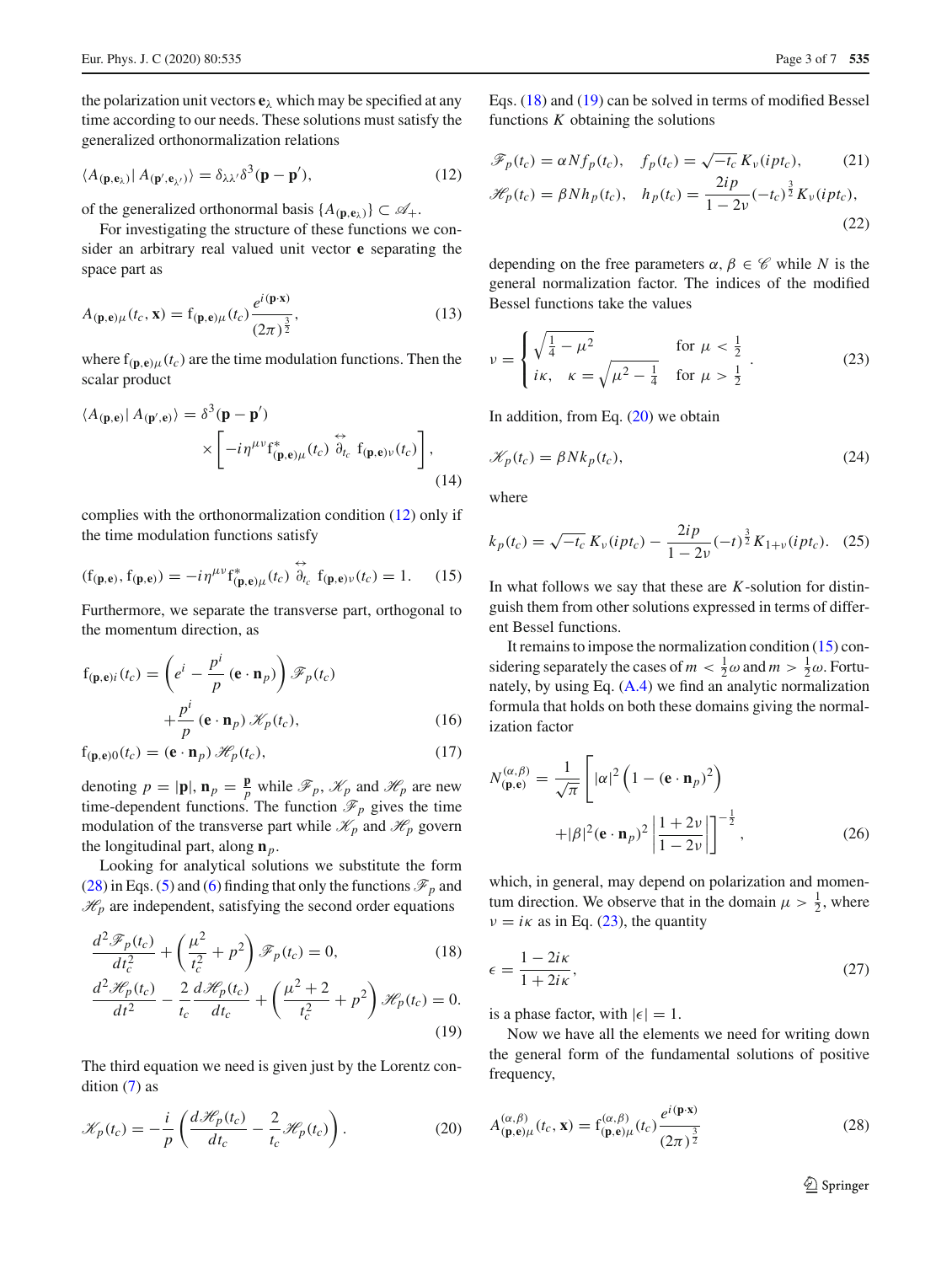in terms of the time modulation functions,

<span id="page-3-0"></span>
$$
f_{(\mathbf{p},\mathbf{e})i}^{(\alpha,\beta)}(t_c) = N_{(\mathbf{p},\mathbf{e})}^{(\alpha,\beta)}
$$
  
 
$$
\times \left\{ \left[ \alpha e^i + (\beta - \alpha) \frac{p^i}{p} (\mathbf{e} \cdot \mathbf{n}_p) \right] \sqrt{-t_c} K_v(ipt_c) \right\}
$$
  
 
$$
- \beta p^i \frac{2i}{1 - 2v} (\mathbf{e} \cdot \mathbf{n}_p) (-t_c)^{\frac{3}{2}} K_{1+v}(ipt_c) \right\},
$$
 (29)  

$$
f^{(\alpha,\beta)}(t_c) = N^{(\alpha,\beta)} \beta \frac{2ip}{(1 - 2v)} (\mathbf{e} \cdot \mathbf{n}_p) (-t_c)^{\frac{3}{2}} K_v(int_c)
$$

$$
f_{(\mathbf{p},\mathbf{e})0}^{(\alpha,\beta)}(t_c) = N_{(\mathbf{p},\mathbf{e})}^{(\alpha,\beta)} \beta \frac{2t}{1-2\nu} (\mathbf{e} \cdot \mathbf{n}_p)(-t_c)^{\frac{3}{2}} K_{\nu}(ipt_c).
$$
\n(30)

In particular, the transverse solution,  $A_{(p,e)}^{(1,0)}$ , and the longitudinal one,  $A_{(\mathbf{p},\mathbf{e})}^{(0,1)}$ , form an orthonormal system satisfying

$$
\left\langle A^{(1,0)}_{(\mathbf{p},\mathbf{e})} | A^{(1,0)}_{(\mathbf{p}',\mathbf{e})} \right\rangle = \left\langle A^{(0,1)}_{(\mathbf{p},\mathbf{e})} | A^{(0,1)}_{(\mathbf{p}',\mathbf{e})} \right\rangle = \delta^3(\mathbf{p} - \mathbf{p}'),\tag{31}
$$

$$
\left\langle A^{(1,0)}_{(\mathbf{p},\mathbf{e})} | A^{(0,1)}_{(\mathbf{p}',\mathbf{e})} \right\rangle = \left\langle A^{(1,0)}_{(\mathbf{p},\mathbf{e})} | A^{(0,1)*}_{(\mathbf{p}',\mathbf{e})} \right\rangle = 0, \tag{32}
$$

since the quantities,

$$
\left(f_{(\mathbf{p},\mathbf{e})}^{(1,0)},\ f_{(\mathbf{p}',\mathbf{e})}^{(0,1)}\right) = \left(f_{(\mathbf{p},\mathbf{e})}^{(1,0)},\ f_{(\mathbf{p}',\mathbf{e})}^{(0,1)*}\right) = 0,\tag{33}
$$

vanish as orthogonal four vectors with respect to the Minkowski metric  $\eta$ . Another interesting case is when  $\alpha = \beta$ since then the second term of Eq. [\(29\)](#page-3-0) vanishes and for  $\mu > \frac{1}{2}$ we have

$$
N_{(\mathbf{p},\mathbf{e})}^{(\alpha,\alpha)} = \frac{1}{\sqrt{\pi}|\alpha|} \rightarrow A_{(\mathbf{p},\mathbf{e})}^{(\alpha,\alpha)} = \frac{\alpha}{|\alpha|} A_{(\mathbf{p},\mathbf{e})}^{(1,1)}.
$$
 (34)

All the above general results are obtained for a polarization unit vector **e** fixed in an arbitrary direction. In practice one uses the helicity basis  $\{e_{\lambda}(\mathbf{n}_p)|\lambda = 0, \pm 1\}$  (presented in the Appendix B) whose unit vectors are related to the momentum direction such that

$$
\mathbf{e}_{\lambda}(\mathbf{n}_p) \cdot \mathbf{n}_p = \begin{cases} 0 & \text{for } \lambda = \pm 1 \\ 1 & \text{for } \lambda = 0 \end{cases} . \tag{35}
$$

Consequently, the solutions  $A_{(\mathbf{p},\lambda)}^{(\alpha,\beta)} \equiv A_{(\mathbf{p},\mathbf{e}_\lambda)}^{(\alpha,\beta)}$  differ only through phase factors from the standard solutions  $A_{(\mathbf{p},\pm 1)} \equiv$  $A_{(\mathbf{p},\pm1)}^{(1,0)}$  and  $A_{(\mathbf{p},0)} \equiv A_{(\mathbf{p},0)}^{(0,1)}$  which satisfy

$$
\langle A(\mathbf{p},\lambda)|A(\mathbf{p}',\lambda')\rangle = \delta_{\lambda,\lambda'}\delta^3(\mathbf{p}-\mathbf{p}'),\tag{36}
$$

forming the momentum-helicity basis  $\{A_{(\mathbf{p},\lambda)}|\mathbf{p}\in\mathcal{R}_p^3, \lambda =$  $0, \pm 1$ }  $\subset \mathcal{A}_+$ . Indeed, according to our general formulas  $(26)$ ,  $(29)$  and  $(30)$  we find that

$$
A_{(\mathbf{p},\pm 1)}^{(\alpha,\beta)} = \frac{\alpha}{|\alpha|} A_{(\mathbf{p},\pm 1)}, \quad A_{(\mathbf{p},0)}^{(\alpha,\beta)} = \frac{\beta}{|\beta|} A_{(\mathbf{p},0)}.
$$
 (37)

For example, in Ref. [\[5\]](#page-6-4) we derived a particular solution of this type [\[15\]](#page-6-14) for  $\mu > \frac{1}{2}$ , expressed in terms of Hankel functions, with

$$
\underline{\textcircled{\tiny 2}}
$$
 Springer

$$
\alpha = 1, \quad \beta = \frac{1 - 2i\kappa}{2\mu} \rightarrow N = \frac{1}{\sqrt{\pi}}, \tag{38}
$$

since  $|\beta| = 1$ . This solution corresponds to an adiabatic vacuum, analogous to the Bunch–Davies one of the scalar field [\[6\]](#page-6-5). Another type of vacuum will be studied in the next section.

# **4 Rest frame vacuum**

We focus now on the rest frame vacuum that can be defined by separating the frequencies in the rest frames, as we proceeded in the case of the Dirac [\[7](#page-6-6)] and Klein–Gordon [\[9](#page-6-8)] fields. We start with the observation that the energy operator [\(2\)](#page-1-5) which, in general, does not commute with the momentum operators, takes in the rest frame the form [\[5](#page-6-4)]

$$
H = -i\omega(t_c \partial_{t_c} + 1) = i\partial_t - i\omega,
$$
\n(39)

since here  $\partial_i A = p^i A = 0$ . In other respects, we know that on the de Sitter space-time, for  $m > \frac{1}{2}\omega$ , the positive (+) or negative (−) rest energies are [\[8](#page-6-7)]

$$
E_0^{\pm} = \pm \omega \kappa - \frac{3i\omega}{2} = \pm \hat{m} - \frac{3i\omega}{2},\tag{40}
$$

where  $\hat{m} = \omega \kappa$  is the rest energy interpreted as an effective (or dynamical) mass while the imaginary term is due to the de Sitter expansion [\[8\]](#page-6-7). This means that for separating the frequencies in the rest frame we must look for time modulation functions  $f_p^{\pm}$  which satisfy the eigenvalue problems  $H\hat{\mathbf{f}}_0^{\pm} = E_0^{\pm} \hat{\mathbf{f}}_0^{\pm}$  in this frame taking the form

<span id="page-3-1"></span>
$$
\hat{\mathbf{f}}_0^{\pm}(t_c) = \lim_{p \to 0} \mathbf{f}_p^{\pm}(t_c) \propto \sqrt{t_c} t_c^{\pm i\kappa}.
$$
\n(41)

The above eigenvalue problems and the obvious property  $\hat{f}_0^- = (\hat{f}_0^+)^*$  indicate that the functions of positive frequencies, associated to particle states, must behave in rest frames as  $\hat{f}_0^+$  while those of negative frequencies, describing antiparticle states, as  $\hat{f}_0^-$ . With this guide we can separate the frequencies in the rest frames selecting time modulation functions with suitable properties.

Bearing in mind that only the modified Bessel functions *I* may have the convenient behaviour  $(A.6)$  in the rest frame for  $\mu > \frac{1}{2}$ , we consider the new *I*-solutions of positive frequency of the form  $(16)$  and  $(17)$  whose functions,

$$
\hat{\mathscr{F}}_p(t_c) = \hat{\alpha}\hat{N}\hat{f}_p(t_c),\tag{42}
$$

$$
\hat{\mathcal{H}}_p(t_c) = \hat{\beta} \hat{N} \hat{h}_p(t_c),\tag{43}
$$

$$
\hat{\mathcal{K}}_p(t_c) = \hat{\beta} \hat{N} \hat{k}_p(t_c) \tag{44}
$$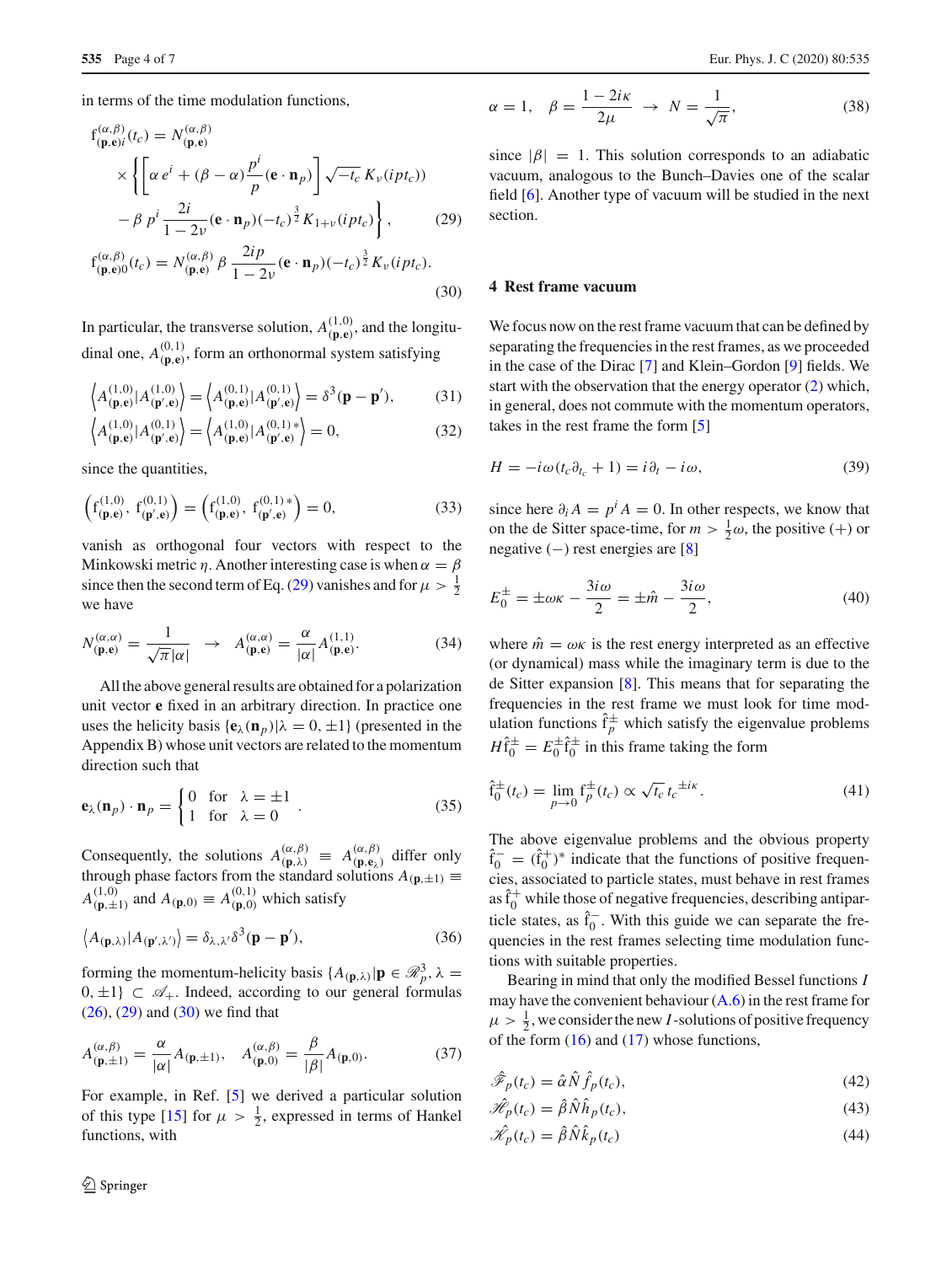depend on the new parameters  $\hat{\alpha}$  and  $\hat{\beta}$  and functions

<span id="page-4-0"></span>
$$
\hat{f}_p(t_c) = \sqrt{-t_c} I_{ik}(ipt_c),\tag{45}
$$

$$
\hat{h}_p(t_c) = \frac{2ip}{1 - 2i\kappa} (-t_c)^{\frac{3}{2}} I_{i\kappa}(ipt_c),
$$
\n(46)

$$
\hat{k}_p(t_c) = \sqrt{-t_c} I_{ik}(ipt_c) + \frac{2ip}{1 - 2ik} (-t_c)^{\frac{3}{2}} I_{1+ik}(ipt_c).
$$
\n(47)

We obtain thus time modulation functions having similar structures as in Eqs.  $(29)$  and  $(30)$ , laying out similar terms, but depending on the new functions  $(45)$ ,  $(46)$  and  $(47)$ .

Looking now for the rest limit, we must stress that for **p**  $\rightarrow$  0 of the term proportional with  $(\hat{\alpha} - \hat{\beta}) \frac{p^i}{p} I_{ik} (ipt_c)$ remains undetermined. Therefore, we must drop it out by taking  $\hat{\alpha} = \beta = 1$ , restricting ourselves only to solutions of the form  $\hat{A}^{(1,1)}_{(\mathbf{p},\mathbf{e})}$  which will be denoted from now simply as  $\ddot{A}$ <sub>(p,e)</sub>.

The new normalization constant  $\hat{N}$  is different from that calculated in the previous section since the functions *I* satisfy the identity  $(A.3)$  which is different from that of the functions *K*, [\(A.4\)](#page-5-0). Then, after a little calculation, we may write

$$
\hat{N} = \sqrt{\frac{\pi}{e^{2\pi\kappa} - 1}} \left(\frac{p}{2\omega}\right)^{-i\kappa},\tag{48}
$$

fixing the general phase factor we need for assuring the correct limit of the functions  $I_{ik}(ipt_{c})$  which behaves as in Eq.  $(A.6)$  when  $p \rightarrow 0$ . Thus we arrive at the final form of the fundamental solutions of positive frequency in the rest frame vacuum,

<span id="page-4-1"></span>
$$
\hat{A}_{(\mathbf{p},\mathbf{e})i}^{>} (t_c, \mathbf{x}) = \hat{N} \frac{e^{i(\mathbf{p}\cdot\mathbf{x})}}{(2\pi)^{\frac{3}{2}}} \left[ e^i \sqrt{-t_c} \, I_{ik} (ipt_c) \right. \left. + p^i \frac{2i(\mathbf{e}\cdot\mathbf{n}_p)}{1 - 2i\kappa} (-t_c)^{\frac{3}{2}} I_{1+ik} (ipt_c) \right], \quad (49)
$$

$$
\hat{A}_{(\mathbf{p},\mathbf{e})0}^{>}(t_c,\mathbf{x})=\hat{N}\frac{e^{i(\mathbf{p}\cdot\mathbf{x})}}{(2\pi)^{\frac{3}{2}}}\frac{2i(\mathbf{e}\cdot\mathbf{p})}{1-2i\kappa}(-t_c)^{\frac{3}{2}}I_{i\kappa}(ipt_c),\quad(50)
$$

that holds only for  $\mu > \frac{1}{2}$ . In the limit of  $\mathbf{p} \to 0$  the time-like component  $(50)$  and the second term of Eq.  $(49)$  vanish while the limit of the remaining term is, up to a phase factor, of the form

$$
\lim_{\mathbf{p}\to 0} \hat{A}_{(\mathbf{p},\mathbf{e})i}^{\geq}(t_c,\mathbf{x}) \propto \frac{e^i}{(2\pi)^{\frac{3}{2}}} \frac{1}{\sqrt{2\kappa\omega}} \sqrt{-\omega t_c} (-\omega t_c)^{i\kappa}, \quad (51)
$$

similar to that of the eigenfunction  $(41)$ .

Hereby we understand the role of the polarization vector **e** which gives the position of *A* in the rest frame. By choosing an arbitrary vector basis or the spin one (as given in the Appendix B) we can describe the polarization in the rest frame instead of helicity. For example, we may define the momentum-spin basis of  $\mathcal{A}_+$  formed by the solutions  $A^>_{(\mathbf{p},\sigma)\mu}(t_c, \mathbf{x}) \equiv A^>_{(\mathbf{p},\mathbf{e}_\sigma)\mu}(t_c, \mathbf{x})$ . Obviously, this basis can

be replaced at any time by the usual helicity one but only now after separating the frequencies in the rest frame since the helicity is related to a non-vanishing momentum.

In the domain  $\mu < \frac{1}{2}$  we obtain similar solutions,  $\hat{A}_{(\mathbf{p},\mathbf{e})\mu}^{\lt}$ , substituting the index  $i\kappa$  by  $v > 0$  in Eqs. [\(49\)](#page-4-1) and [\(50\)](#page-4-1). Then for *p*  $\rightarrow$  0 the functions *I<sub>v</sub>*(*ipt<sub>c</sub>*)  $\sim$  (*ipt<sub>c</sub>*)<sup>*v*</sup> have a tachyonic behaviour but vanishing as  $\mathcal{O}(p^{\nu})$  such that the modulation functions collapse before getting a physical interpretation in the rest frame. However, this is not surprising since these solutions are of null 'squared norm',

$$
\langle \hat{A}_{(\mathbf{p},\mathbf{e})}^{\lt}\, | \, \hat{A}_{(\mathbf{p}',\mathbf{e})}^{\lt}\rangle = 0 \ \to \ \hat{A}_{(\mathbf{p},\mathbf{e})}^{\lt}\in\mathscr{A}_0,\tag{52}
$$

having no physical meaning. In other words, only for masses larger than  $\frac{1}{2} \omega$  there are particle and antiparticle solutions correctly defined including in the rest frames of the de Sitter space-time while under this limit the particles cannot survive.

Finally, let us see how this *I*-solution can be represented in terms of *K*-solutions  $A_{(\mathbf{p},\mathbf{e})}^{(\alpha,\beta)}$  in the domain  $\mu > \frac{1}{2}$  where our *I*- solution is well-defined. For this purpose we use Eq. [\(A.2\)](#page-5-3) and the identities involving the functions defined by Eqs. [\(21\)](#page-2-8), [\(22\)](#page-2-8) and [\(47\)](#page-4-0) that read

$$
f_p(t_c)^* = \sqrt{-t_c} K_{ik}(-ipt_c), \qquad (53)
$$

$$
-\epsilon^* h_p(t_c)^* = \frac{2ip}{1-2i\kappa} (-t_c)^{\frac{3}{2}} K_{ik}(-ipt_c), \quad (54)
$$

$$
\epsilon^* k_p(t_c)^* - f_p(t_c)^* = \frac{2ip}{1 - 2ik} (-t)^{\frac{3}{2}} K_{1 + ik}(-ipt_c), \quad (55)
$$

where  $\epsilon$  is given by Eq. [\(27\)](#page-2-9). Then after a little calculation we obtain the following expansion in terms of orthonormal *K*-solutions,

$$
\hat{A}_{(\mathbf{p},\mathbf{e})}^{\geq} = c_1 A_{(\mathbf{p},\mathbf{e})}^{(1,1)} + c_2 \left[ A_{(\mathbf{p},\mathbf{e})}^{(1,-\epsilon)} \right]^*,\tag{56}
$$

where

$$
c_1 = i \left(\frac{p}{2\omega}\right)^{i\kappa} \frac{e^{\pi\kappa}}{\sqrt{e^{2\pi\kappa} - 1}},\tag{57}
$$

$$
c_2 = i \left(\frac{p}{2\omega}\right)^{i\kappa} \frac{1}{\sqrt{e^{2\pi\kappa} - 1}}.
$$
\n<sup>(58)</sup>

satisfy the normalization condition  $|c_1|^2 - |c_2|^2 = 1$ .

Notice that the *K*-solutions  $A_{(p,e)}^{(\alpha,\beta)}$  cannot be expressed exclusively as linear combinations of the standard *I*-solutions  $A_{(\mathbf{p},\mathbf{e})}^>$  and  $(A_{(\mathbf{p},\mathbf{e})}^*)^*$  since the structure of the functions *K* generates supplemental terms. This indicates that these solutions cannot be interpreted in the rest frames, remaining only with our standard *I*-solutions [\(49\)](#page-4-1) and [\(50\)](#page-4-1) which have a precise physical meaning.

# **5 Concluding remarks**

This paper is mainly a technical piece of work reporting two new results, namely the general form of the plane wave solu-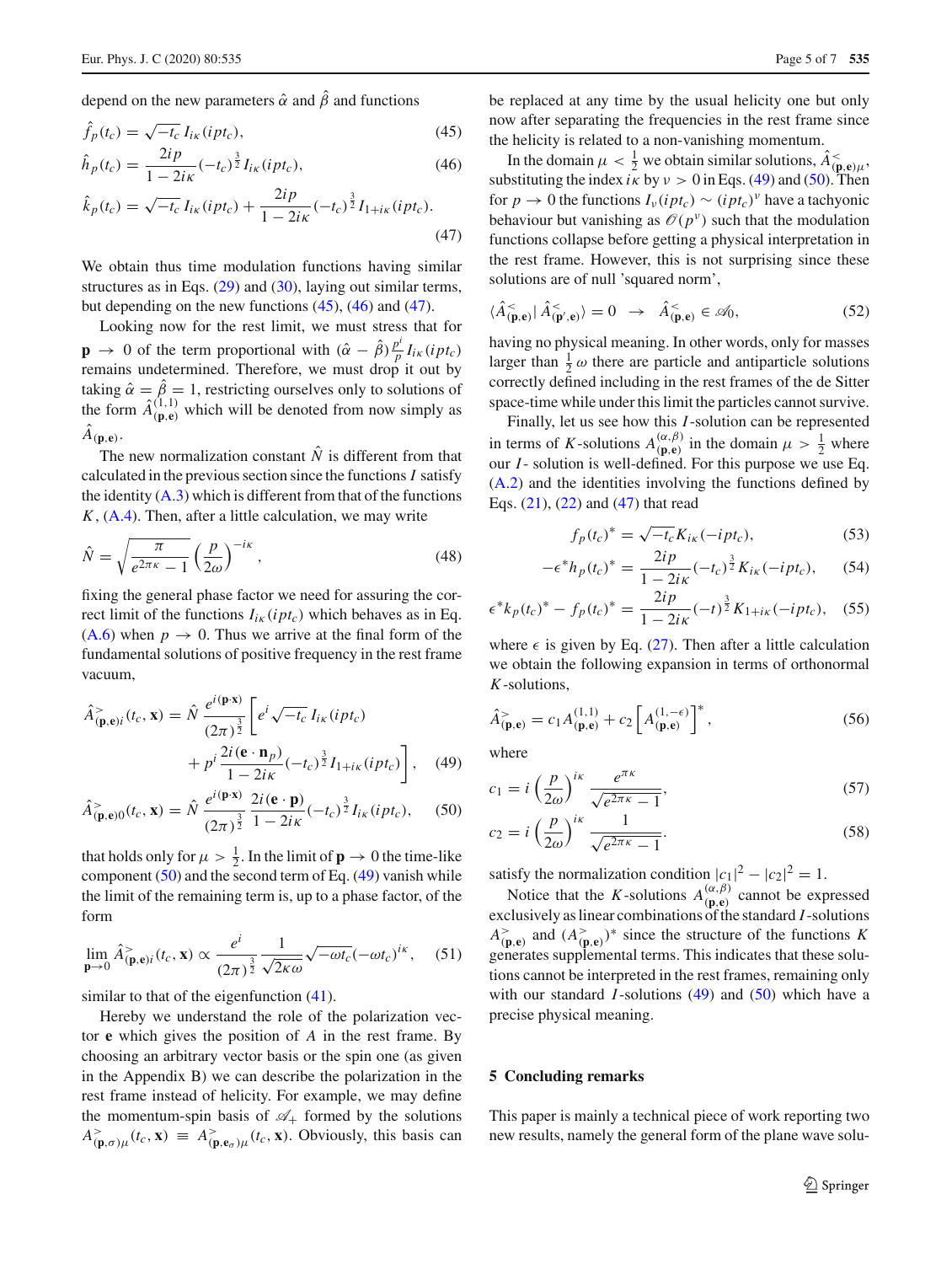tions of arbitrary polarization of the Proca field on the de Sitter expanding universe and the solutions corresponding to the rest frame vacuum. These solutions are presented in the most general context in which the polarization remains arbitrary. Thus we create a general framework for introducing new bases as, for example, the momentum-spin one in which the polarization can be measured with respect to an arbitrary direction in rest frame. The relation between the momentumhelicity basis and the momentum-spin one could be of interest in further investigations offering new technical advantages. We prepare thus the Proca field for taking over its role in the quantum field theory on the de Sitter space-times where the Klein–Gordon, Maxwell and Dirac fields are already considered for calculating first order processes in the presence of the de Sitter gravity [\[16](#page-6-15)[–26](#page-6-16)].

From this perspective, it is important to have a welldefined particle-antiparticle separation inclusive in rest frames for studying processes involving particles that may stay at rest in the frames we use. For example, for describing a scattering process in the laboratory frame we must consider the target staying at rest in this frame where the traditional adiabatic vacuum is undefined. In this case only the rest frame vacuum may help us to define correctly the particles and antiparticles of the target. This does not exclude the adiabatic vacuum since the incident beam can be prepared in this vacuum as well as in the rest frame one such that we may have the opportunity of analysing how the cross section depends on the vacuum in which the incident beam was prepared.

Here we have seen that in the minimal coupling the frequencies separation in rest frames can be done only for the particles with  $m > \frac{\omega}{2}$  which have a non-vanishing rest energy interpreted as an effective mass,  $\hat{m} > 0$ . This behaviour is not singular since for the Klein–Gordon field we found a similar phenomenon due to a rest energy which is different from the formal mass of the Klein–Gordon equation [\[9](#page-6-8)]. It is remarkable that in both these cases the unwanted tachyonic behaviours (for  $m < \frac{1}{2} \omega$  in our case and for  $m < \frac{3}{2} \omega$  for the Klein–Gordon field) are eliminated in a natural manner as long as the corresponding mode functions have 'null norms' [\[9](#page-6-8)].

It is worth pointing out that, in contrast to the boson fields, the Dirac field minimally coupled to the de Sitter gravity behaves as in special relativity, its rest energy being just the mass of the Dirac equation [\[8\]](#page-6-7). Moreover, we have shown that this property holds on any spatially flat FLRW spacetime [\[7\]](#page-6-6). This discrepancy between the behaviour of bosons and that of fermions in rest frames cannot be understood in the actual stage of the theory but this may open new directions in developing the quantum theory on curved backgrounds.

Concluding we can say the rest frame vacuum may be useful for some further developments of the quantum theory of the Proca field but without eliminating the vacuum of the Bunch–Davies type for which we have already consistent results. In other words, the rest frame vacuum may complete the de Sitter QFT giving it more flexibility for investigating processes involving quantum states prepared in the rest frames.

**Data Availability Statement** This manuscript has no associated data or the data will not be deposited. [Authors' comment: This is a genuine theoretical study without associated data.]

**Open Access** This article is licensed under a Creative Commons Attribution 4.0 International License, which permits use, sharing, adaptation, distribution and reproduction in any medium or format, as long as you give appropriate credit to the original author(s) and the source, provide a link to the Creative Commons licence, and indicate if changes were made. The images or other third party material in this article are included in the article's Creative Commons licence, unless indicated otherwise in a credit line to the material. If material is not included in the article's Creative Commons licence and your intended use is not permitted by statutory regulation or exceeds the permitted use, you will need to obtain permission directly from the copyright holder. To view a copy of this licence, visit [http://creativecomm](http://creativecommons.org/licenses/by/4.0/) [ons.org/licenses/by/4.0/.](http://creativecommons.org/licenses/by/4.0/) Funded by SCOAP<sup>3</sup>.

### **Appendix A: Modified Bessel functions**

The modified Bessel functions  $I_{\nu}(z)$  and  $K_{\nu}(z)$  are related as [\[27](#page-6-17)]

<span id="page-5-3"></span>
$$
K_{\nu}(z) = K_{-\nu}(z) = \frac{\pi}{2} \frac{I_{-\nu}(z) - I_{\nu}(z)}{\sin \pi \nu},
$$
 (A.1)

$$
I_{\pm\nu}(z) = e^{\mp i\pi\nu} I_{\pm\nu}(-z)
$$
  
= 
$$
\frac{i}{\pi} \left[ K_{\nu}(-z) - e^{\mp i\pi\nu} K_{\nu}(z) \right].
$$
 (A.2)

Their Wronskians give the identities we need for normalizing the mode functions. For  $v = i\kappa$  we obtain

<span id="page-5-2"></span>
$$
iI_{ik}(is) \stackrel{\leftrightarrow}{\partial_s} I_{-ik}(is) = \frac{2 \sinh \pi \kappa}{\pi s},
$$
 (A.3)

while the identity

<span id="page-5-0"></span>
$$
i K_{\nu}(-is) \stackrel{\leftrightarrow}{\partial_{s}} K_{\nu}(is) = \frac{\pi}{|s|}, \tag{A.4}
$$

holds for any ν.

For  $|z| \to \infty$  and any  $\nu$  we have

$$
I_{\nu}(z) \to \sqrt{\frac{\pi}{2z}} e^{z}, \quad K_{\nu}(z) \to K_{\frac{1}{2}}(z) = \sqrt{\frac{\pi}{2z}} e^{-z}.
$$
 (A.5)

In the limit of  $|z| \to 0$  the functions  $I_\nu$  behave as

<span id="page-5-1"></span>
$$
I_{\nu}(z) \sim \frac{1}{\Gamma(\nu+1)} \left(\frac{z}{2}\right)^{\nu},\tag{A.6}
$$

while for the functions  $K_v$  we have to use Eq. [\(A.1\)](#page-5-3).